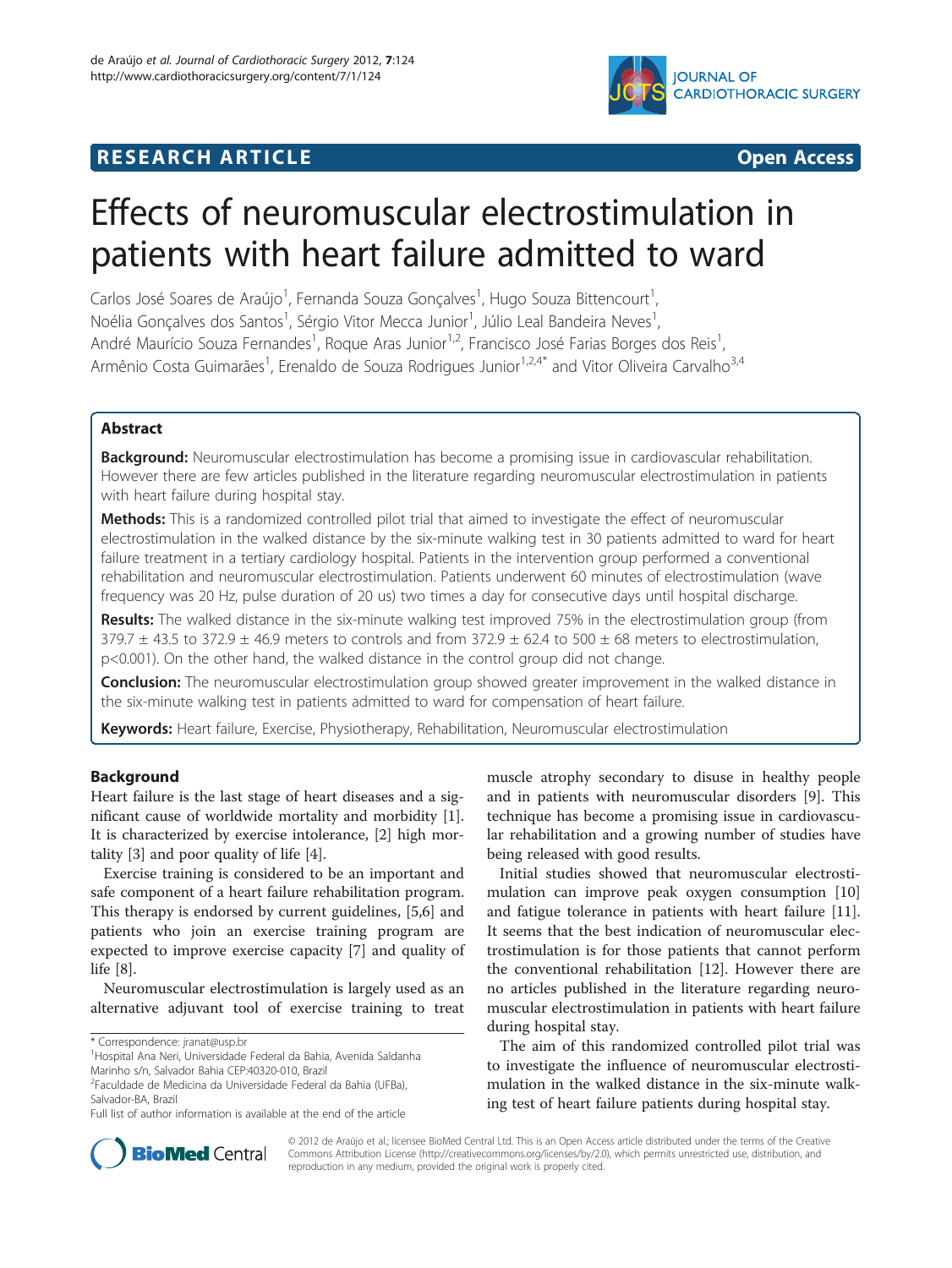#### <span id="page-1-0"></span>**Methods**

## Trial design

This is a randomized controlled pilot trial that aimed to investigate the effects neuromuscular electrostimulation in patients admitted to ward for treatment of decompensated heart failure.

As soon as the physician authorized the patients to be included in the protocol, one independent blinded investigator performed a six-minute walking test followed by blood sample collection (blood venous gas analysis and lactate). After initial assessment, patients were randomized to neuromuscular electrostimulation or control groups by a second investigator. Immediately before hospital discharge, patients repeated the same assessment protocol by the same blinded investigator.

## Study population

We included patients with heart failure aged over 18 years, with left ventricular ejection fraction less than 45% (echocardiography) admitted to ward in a tertiary cardiology hospital for treatment of decompensated heart failure. The characteristics of the subjects and their medication profiles at the inclusion are shown in Table 1. Patients with New York Heart Association Functional Class IV, previous experience with neuromuscular electrostimulation, with fever, using vasoactive drugs, in program for surgery and patients with osteopathic and pulmonary function limitations such as osteoarthritis

# Table 1 Patient's characterization and medication profile

|                                  | Control   | Intervention |  |
|----------------------------------|-----------|--------------|--|
| Etiology N (%)                   |           |              |  |
| Ischemic                         | 04 (40%)  | 04 (40%)     |  |
| Non Ischemic                     | 06 (60%)  | 06 (60%)     |  |
| NYHA functional class (%)        |           |              |  |
|                                  | 0         | 0            |  |
| Ш                                | 06 (60%)  | 06 (60%)     |  |
| Ш                                | 04 (40%)  | 04 (40%)     |  |
| Sex (%)                          |           |              |  |
| Male                             | 06 (60%)  | 06 (60%)     |  |
| Female                           | 04 (40%)  | 04 (40%)     |  |
| Age (years, mean $\pm$ SD)       | 49,5±14,3 | $52,2+9$     |  |
| LVEF $(\%$ , mean $\pm$ SD)      | 38,2±8,8  | 37,6±6,9     |  |
| Current medications:             |           |              |  |
| Diuretics                        | 10 (100%) | 10 (100%)    |  |
| Digitalis                        | 05 (50%)  | 04 (40%)     |  |
| Betablocker                      | 10 (100%) | 09 (90%)     |  |
| Vasodilator                      | 02 (20%)  | 04 (40%)     |  |
| Ca <sup>2+</sup> channel blocker | 01 (10%)  | 01 (10%)     |  |
| Anti-arrhythmic                  | 01 (10%)  |              |  |

NYHA= New York Heart Association, LVEF= Left ventricular ejection fraction (echo), ACE= Angiotensin Converting Enzyme.

and chronic obstructive pulmonary disease were excluded from the study (Figure [1](#page-2-0)).

This protocol was approved by the Ethical Committee of our institution. All patients provided informed consent prior to participation.

#### End points

The primary endpoint of this study was the walked distance in the six-minute walking test. The secondary endpoints were venous blood lactate and venous saturation of oxygen before and after neuromuscular electrostimulation.

# Randomization

After providing written informed consent, patients were randomized in a 1:1 ratio to electrostimulation or control. To guarantee concealment of the allocation list, randomization was implemented through a Web-based automated randomization system.

#### Blinding

Considering our intervention protocol, it was not possible to blind the patients and/or the investigator who performed the electrostimulation. However, the other investigator who conducted the six-minute walking tests was blinded.

#### Study interventions

Patients in the intervention group underwent a conventional rehabilitation and neuromuscular electrostimulation. Conventional rehabilitation consisted in respiratory, lower and upper limbs exercises in a stand position (3x10 repetitions, "'somewhat hard–hard', between 11 and 13 on the Borg scale).

Neuromuscular electrostimulation was applied by an electrostimulator (Neurodim III, IBRAMED, Brazil) with alternating, biphasic and symmetric currents with rectangular pulses. The carrier wave frequency was 20 Hz, pulse duration of 200 us. The time of ascent and descent of the current was 4 s and the time of contraction/relaxation was 20 s. Adhesive surface electrodes 5 cm in diameter were used through 4 channels in rectus femoris (2 channels in the right and 2 in the left leg).

Patients underwent 60 minutes of electrostimulation two times a day (morning and afternoon) for consecutive days until hospital discharge. Patients were instructed not to perform rehabilitation exercises during the neuromuscular electrostimulation sessions.

# Control group

The control group performed the same conventional rehabilitation protocol as the intervention group, but the electrostimulator device was turned off.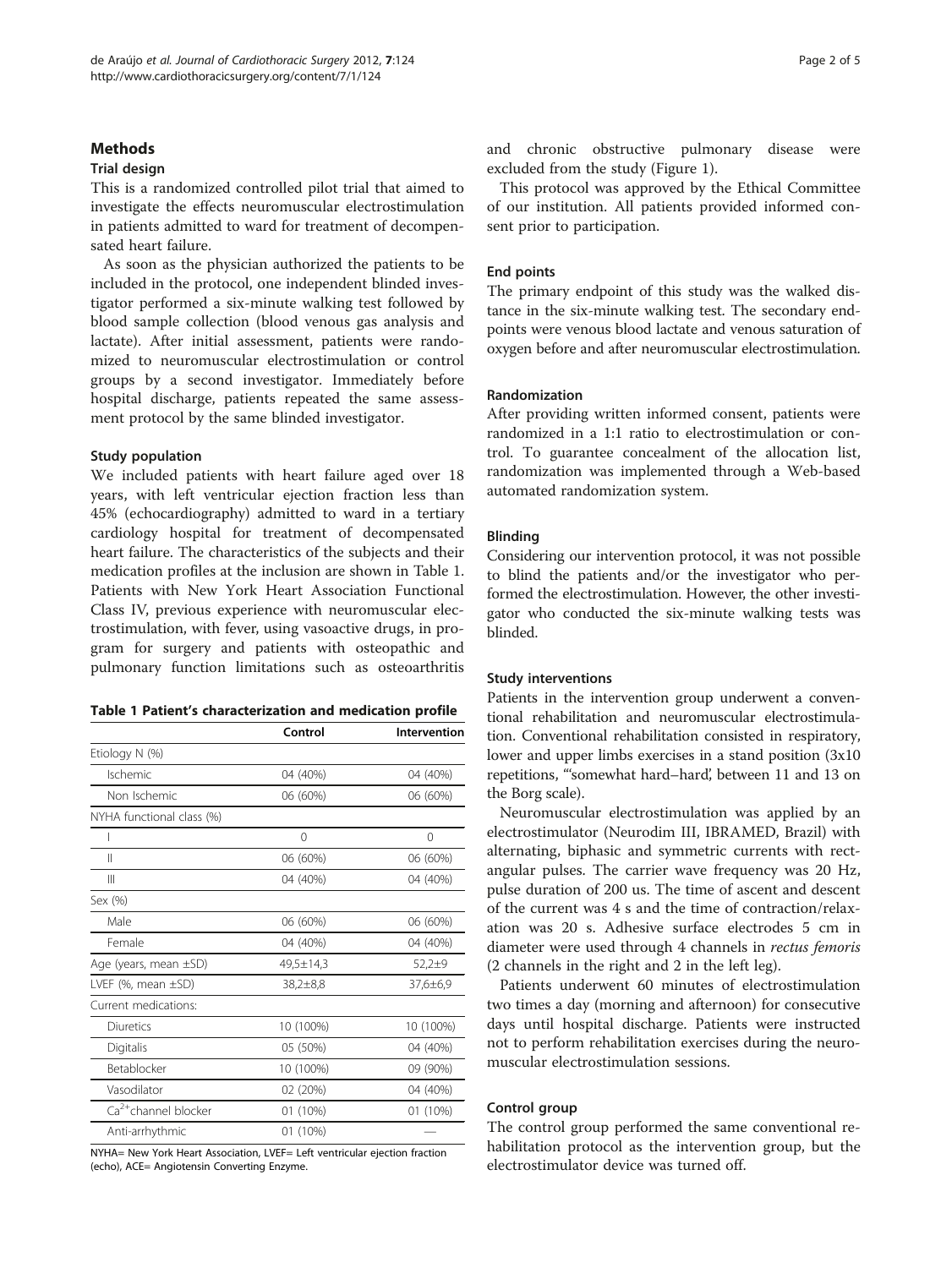<span id="page-2-0"></span>

## Six-minute walking test

The six-minute walking test was performed following the American Thoracic Society guidelines [[13](#page-4-0)] in a 20-meters corridor. The first test was performed after the medical team's authorization and the second test was performed immediately before patient's hospital discharge.

## Blood lactate and venous oxygen saturation

A blood sample of 01 ml was collected in patient's peripheral venous access from the catheter line immediately after the six-minute walking test. Blood lactate and venous oxygen saturation were analyzed through Roche  $OMNI^{\omega}$  S Blood Gas Analyzer (Roche Diagnostics, USA).

# Statistical analysis

The results are shown as mean and standard deviation. To evaluate the effects of the electrostimulation between both groups, we used analysis of variance (ANOVA). Data was analyzed using the Statistical Package for Social Sciences for Windows, 11.5 (SPSS Inc, Chicago, Illinois, USA). Statistical significance was defined as  $p < 0.05$ .

# Results

#### Study participants

Between July 2011 and October 2011, 30 patients were enrolled in a tertiary cardiology hospital in Brazil. Ten patients did not meet inclusion criteria (Two patients needed vasoative drugs / intensive care unit, three had fever, three arrhythmia and two patients underwent cardiac surgery). Ten patients were allocated to electrostimulation and ten to placebo groups and they all were analyzed for the primary outcome (Figure 1). Our sample did not show losses or exclusions after randomization. The baseline characteristics were well balanced between the groups (Table [1](#page-1-0)). The studied patients did not show any harms or unintended effects, such as muscular pain. The average of exercise sessions in the electrostimulation and control groups was 16±3 and 15±4 days respectively.

Our primary end-point, the walked distance in the sixminute walking test, showed a 75% of improvement in the electrostimulation group  $(p<0.001)$  (Figure [2\)](#page-3-0). On the other hand, the walked distance in the control group did not change (Table [2](#page-3-0)).

Our secondary end-points showed the same behavior than the walked distance in the six-minute walking test. Patients in the electrostimulation group decreased the blood lactate in 34% and venous saturation of oxygen in 12% (p<0.001) (Table [2\)](#page-3-0). The control group did not show differences in the blood lactate and in venous saturation of oxygen.

# **Discussion**

The main finding of this randomized controlled pilot trial was the improvement in the walked distance in the six-minute walking test after neuromuscular electrostimulation. Moreover, patients showed decrease in venous oxygen saturation and in blood lactate.

The relationship between heart failure, muscle impairment and low exercise capacity is well known in cardiology. Neuromuscular electrostimulation is largely used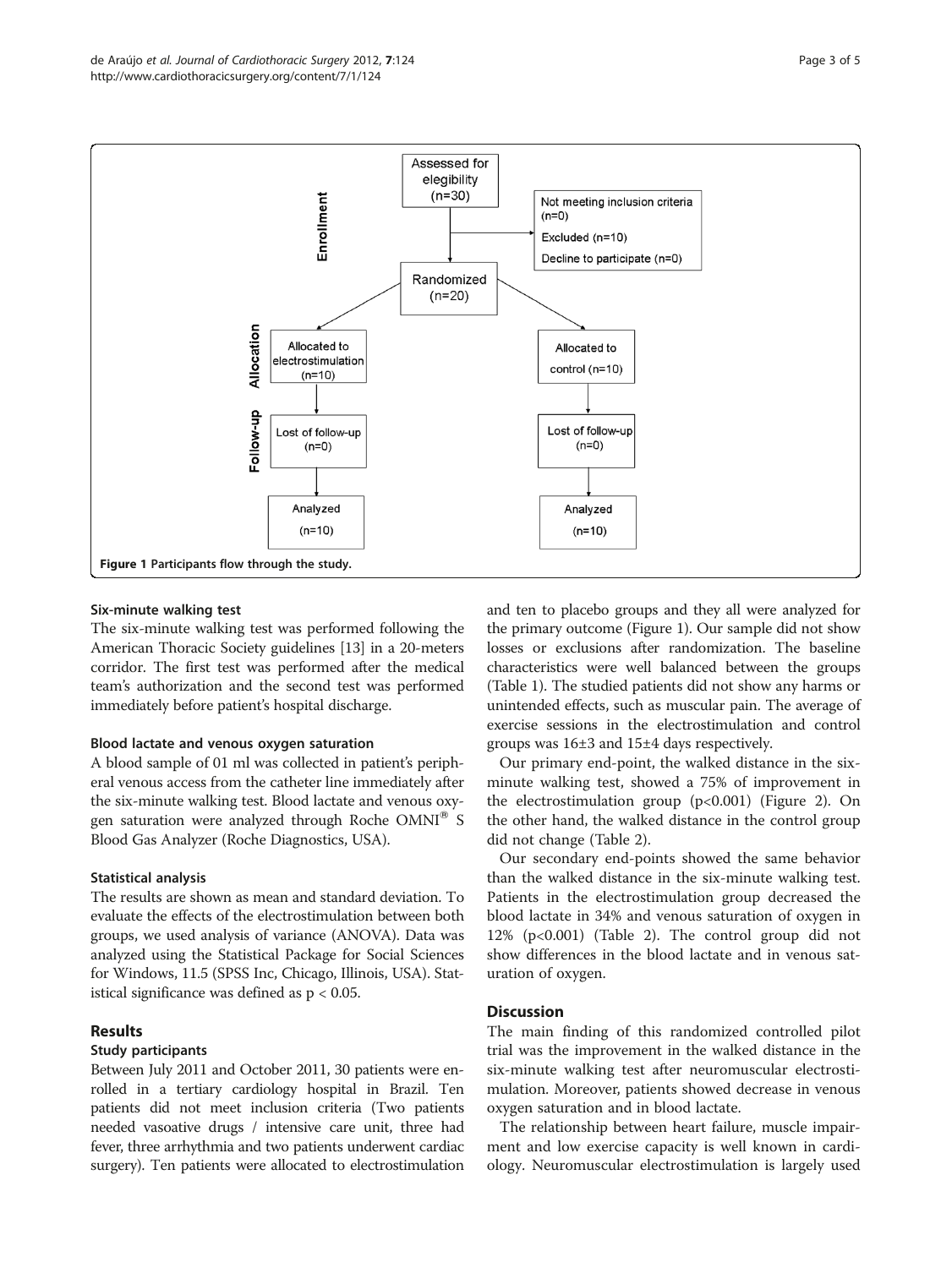<span id="page-3-0"></span>

to treat muscle atrophy secondary to disuse in healthy people and in patients with neuromuscular disorders.<sup>9</sup> Thus, neuromuscular electrostimulation has been proposed as a promising adjuvant therapy to potentialize the effects of exercise training in patients engaged in cardiovascular rehabilitation programs. Nevertheless, this therapy seems to be well indicated in patients with major functional limitations who can not perform the conventional physical exercise training program (such as bedridden patients). [[14](#page-4-0)] On the other hand, our pilot study showed a large benefit of using neuromuscular electrostimulation in patients admitted to ward that were able to perform the conventional phase I rehabilitation program.

Two previous studies used a similar electrostimulation protocol as ours for outpatients with heart failure and showed good results in the walked distance in the six-minute walking test., [[15,16\]](#page-4-0) In the study Nuhr et al.,  $^{16}$ the walked distance was much greater, which suggests that the duration of the electrostimulation protocol can play an important role in cardiovascular rehabilitation.

A meta-analysis showed that patients with greater functional limitation are the most benefited with neuromuscular

Table 2 Effects of neuromuscular electrostimulation in heart failure patients

|                                        | Control<br>(mean±SD) |               | Intervention<br>(mean±SD)                             |                       | р       |
|----------------------------------------|----------------------|---------------|-------------------------------------------------------|-----------------------|---------|
|                                        | <b>Before</b>        | After         | <b>Before</b>                                         | After                 |         |
| <b>Distance</b><br>in 6MWT<br>(meters) |                      |               | $379.7 + 43.5$ $372.9 + 46.9$ $372.9 + 62.4$ 500 + 68 |                       | < 0.001 |
| $SvO2$ (%)                             | $84.3 + 3.3$         | $85.9 + 3.0$  | $88 \pm 3.6$                                          | $78.4 \pm 3.8$ <0.001 |         |
| Lactate<br>(mmol/L)                    | $2.59 + 0.7$         | $7.5 \pm 0.7$ | $3.0 + 0.9$                                           | $2.0 \pm 0.2$         | < 0.001 |

6MWT= six-minute walking test,  $SvO<sub>2</sub>$  = venous oxygen saturation.

electrostimulation. On the other hand, our study showed that patients with lower exercise intolerance also seem to benefit from electrostimulation. The number of studies that compare the effects of neuromuscular electrostimulation in heart failure patients at different functional status and perform the same protocol is very limited, making it difficult to interpret the data.

Although our results are promising, we can not indicate neuromuscular electrostimulation to all patients with heart failure admitted to ward for treatment of decompensated heart failure. Our study suggests a new discussion about the indications of neuromuscular electrostimulation in patients with heart failure, especially for those patients admitted to ward. This adjunct therapy is relatively costly and a wide investigation is needed to elucidate which patients are most suitable to this treatment.

The main limitation of this pilot trial was the sample size. However, our data is very consistence regarding the improvement of the walked distance in the six-minute walking test with the use of neuromuscular electrostimulation.

#### Conclusion

The neuromuscular electrostimulation group showed a greater improvement in the walked distance in the sixminute walking test in comparison to the control group. Moreover, the intervention group showed a greater decrease in venous oxygen saturation and in blood lactate. Neuromuscular electrostimulation seems to be an important adjuvant therapy in a rehabilitation program for those patients admitted in ward for treatment of decompensated heart failure.

#### Competing interests

The authors have no conflict of interest to disclose.

#### Author's contributions

CJSA, FSG, HSB, NGS, SVMJ, JLBN, AMSF, RAJ, FJFBR, ACG, VOC and ESRJ conceived the study and drafted the manuscript. CJSA, FSG and HSB performed the experiments. ESRJ and VOC analyzed the data. ESRJ supervised the experimental work. All authors have read and approved the final manuscript.

#### Author details

1 Hospital Ana Neri, Universidade Federal da Bahia, Avenida Saldanha Marinho s/n, Salvador Bahia CEP:40320-010, Brazil. <sup>2</sup>Faculdade de Medicina da Universidade Federal da Bahia (UFBa), Salvador-BA, Brazil. <sup>3</sup>Unidade de Cirurgia Cardíaca Pediátrica do Instituto do Coração do Hospital das Clínicas da Faculdade de Medicina da USP, São Paulo, Brazil. <sup>4</sup>The GREAT Group (GRupo de Estudos em Atividade física), São Paulo, Brazil.

#### Received: 29 August 2012 Accepted: 3 November 2012 Published: 15 November 2012

#### References

- Working group on cardiac rehabilitation & exercise physiology and working group on heart failure of the european society of cardiology. Eur Heart J 2001, 22:37–45.
- 2. Guimaraes GV, D'Avila VM, Silva MS, Ferreira SA, Ciolac EG, Carvalho VO, Bocchi EA: A cutoff point for peak oxygen consumption in the prognosis of heart failure patients with β-blocker therapy. Int J Cardiol 2010, 145:75–77.